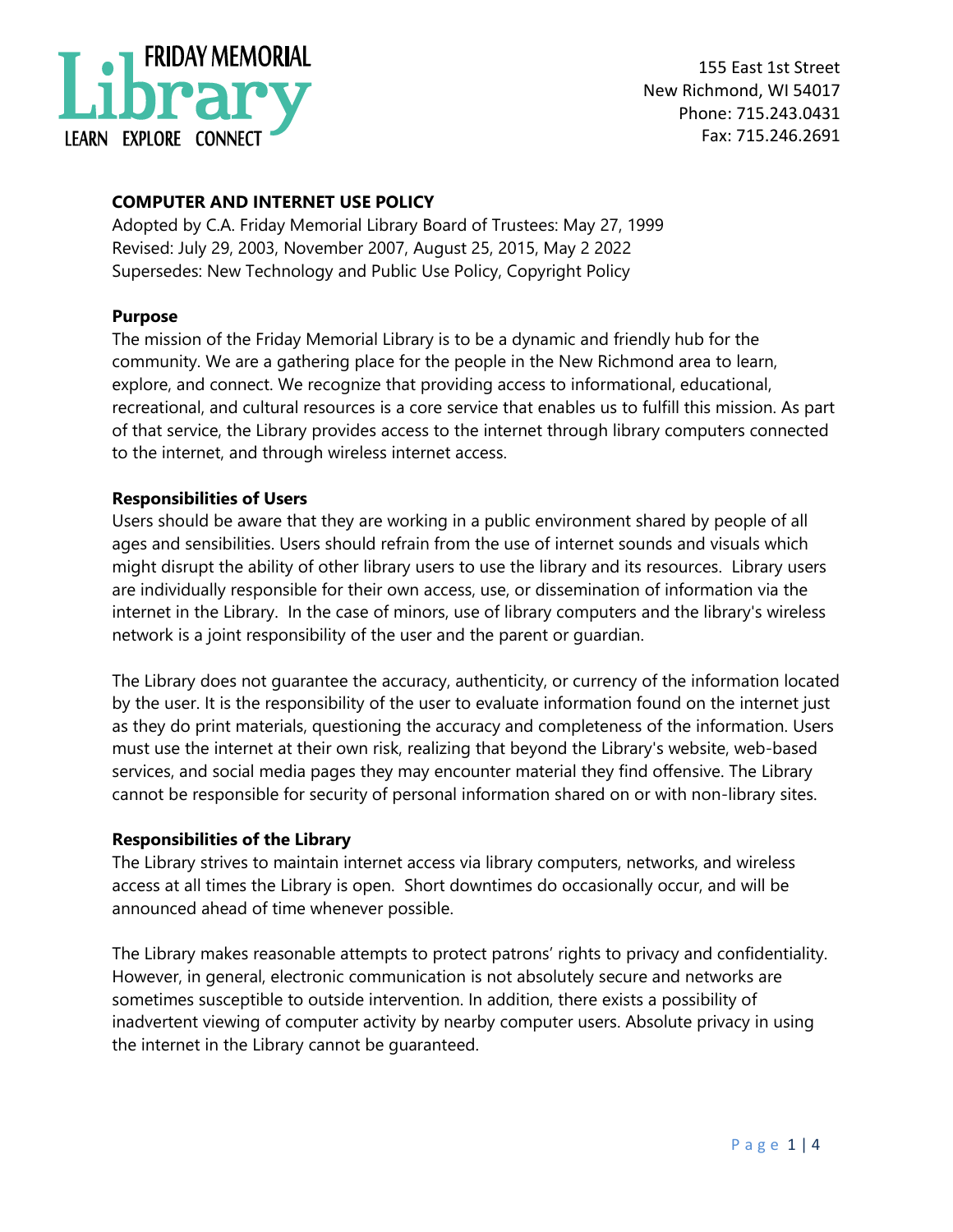

155 East 1st Street New Richmond, WI 54017 Phone: 715.243.0431 Fax: 715.246.2691

Computer use information, as well as library cardholder information, is confidential. All files are removed and internet search history is deleted from library computers as the user logs out of a workstation.

## **Wireless Internet Access**

The Library's wireless network (WiFi) in offered as an unsecure wireless network. Users should use wireless access accordingly. In using the Library's WiFi, the user is subject to the same rules and regulations that apply to use of library computers.

- The Library does not require patrons to register or use a password to access the WiFi.
- Library patrons wishing to utilize the Library's WiFi must have their own portable computing device.
- There is no guarantee that a wireless connection can be made or maintained.
- The Library's WiFi does not include the ability to print documents on library printers. Patrons who wish to print documents from a personal device should ask for assistance.
- Friday Memorial Library is not responsible for any loss of information or damage that may occur, either directly or indirectly, to any personal equipment or data.
- Patrons utilizing the Library's WiFi must comply with all other policies of Friday Memorial Library, including but not limited to this Internet Use Policy.
- The Library reserves the right to terminate any wireless network connection in accordance with federal, state, and local laws, regulations, and policies.

#### **Computer Assistance**

Library staff can assist users with library computers, printers, library software, and general internet use, and can also verify that the library's networks are functional. Library staff may be able to assist users with laptops, phones, e-readers or other wireless devices or answer software questions. Patrons who request assistance with their devices hold the Friday Memorial Library harmless for liability. In the event that a user needs extra time or assistance, Library staff may direct users to library resources, internet resources, or training classes that can help users explore software or wireless devices.

# **Supervision of Use by Children and Teens**

The Library supports the right for each family to decide what appropriate internet use is for their children and teens. Use of the internet presents an opportunity for each family to discuss sites and content they feel are appropriate or inappropriate. The Library does not serve in loco parentis (in place of a parent). Library staff cannot act in the place of parents in providing constant care and supervision of children as they explore the internet. The responsibility for what minors read or view online rests with the parents or guardians. Library staff will provide assistance in determining search strategies and finding or evaluating sites. Library staff may restrict minor use of library computers at the parent's request. If a parent wishes to limit their child's access to Library computers, they should fill out an "Internet Opt Out" form.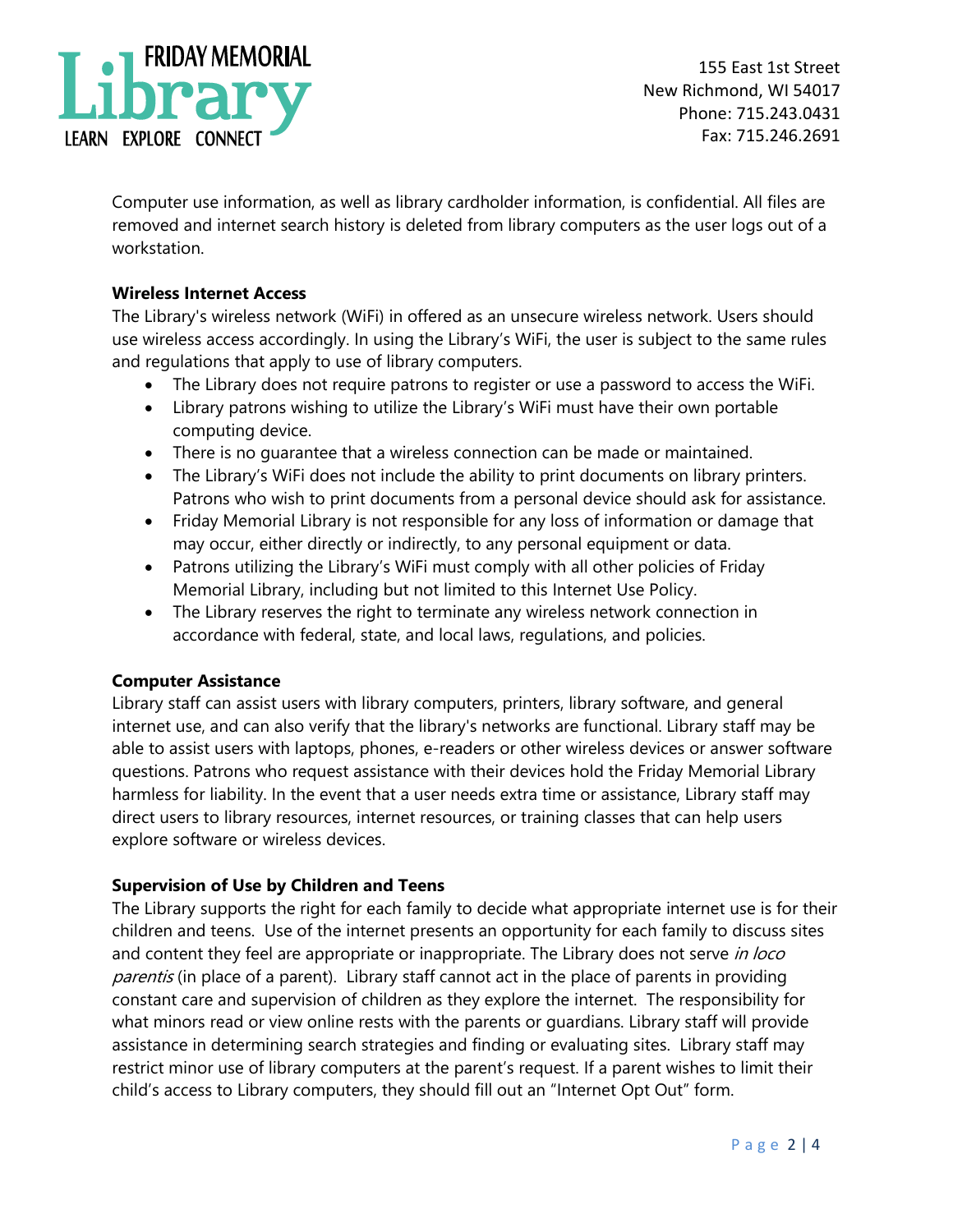

155 East 1st Street New Richmond, WI 54017 Phone: 715.243.0431 Fax: 715.246.2691

## **Guidelines**

Patron time on the computers is managed by an automated system. All computer usage is on a first-come, first served basis. Users are guaranteed 60 minutes of computer time per day on the public use computers. If there is no one waiting, the system will automatically extend that up to 120 minutes per day. If there are open and available computers or extenuating circumstances, Library Staff may extend that time even farther.

- Each user must log in with the MORE card that they were issued. Logging in using another patron's name and library card number permission is not permitted unless special arrangements have been made with the library.
- A library patron or visitor who does not have a MORE library card may log in using a Guest Pass. All patrons requesting a Guest Pass will be asked to provide ID.
- No more than two people may use a single library computer at the same time without special permission from Library Staff.
- We request that computer users are aware of their surroundings and show respect for other library and computer users.

#### **Illegal and Unacceptable Uses**

People may only use the Library's computers and networks for legal purposes. Examples of unacceptable uses include but are not limited to, the following:

- Violating federal, state, or local laws. This includes laws governing obscenity, pornography, and materials harmful to children.
- Harassment of other users and/or staff.
- Violation of privacy or other users and/or staff by accessing their data or by harming, modifying or destroying data.
- Violation of copyright laws or database license agreements.
- Exposing children to harmful materials as set for within Wisconsin State Statute [§948.11.](https://docs.legis.wisconsin.gov/statutes/statutes/948/11)
- Damaging or disrupting equipment, system performance, or data that belong to the Library or other users.
- Downloading or uploading large amounts of data or large files that monopolize the bandwidth or the library network.
- Causing excessive congestion of the network or interfering with the use of others.
- Placing or altering files or programs on library-owned computers.
- Gaining or attempting to gain access to resources or entities that are unauthorized.
- Making unauthorized changes to the setup or configuration of library software or hardware.
- Non-compliance of any of Friday Memorial Library's rules or policies including by not limited to any rules of behavior.